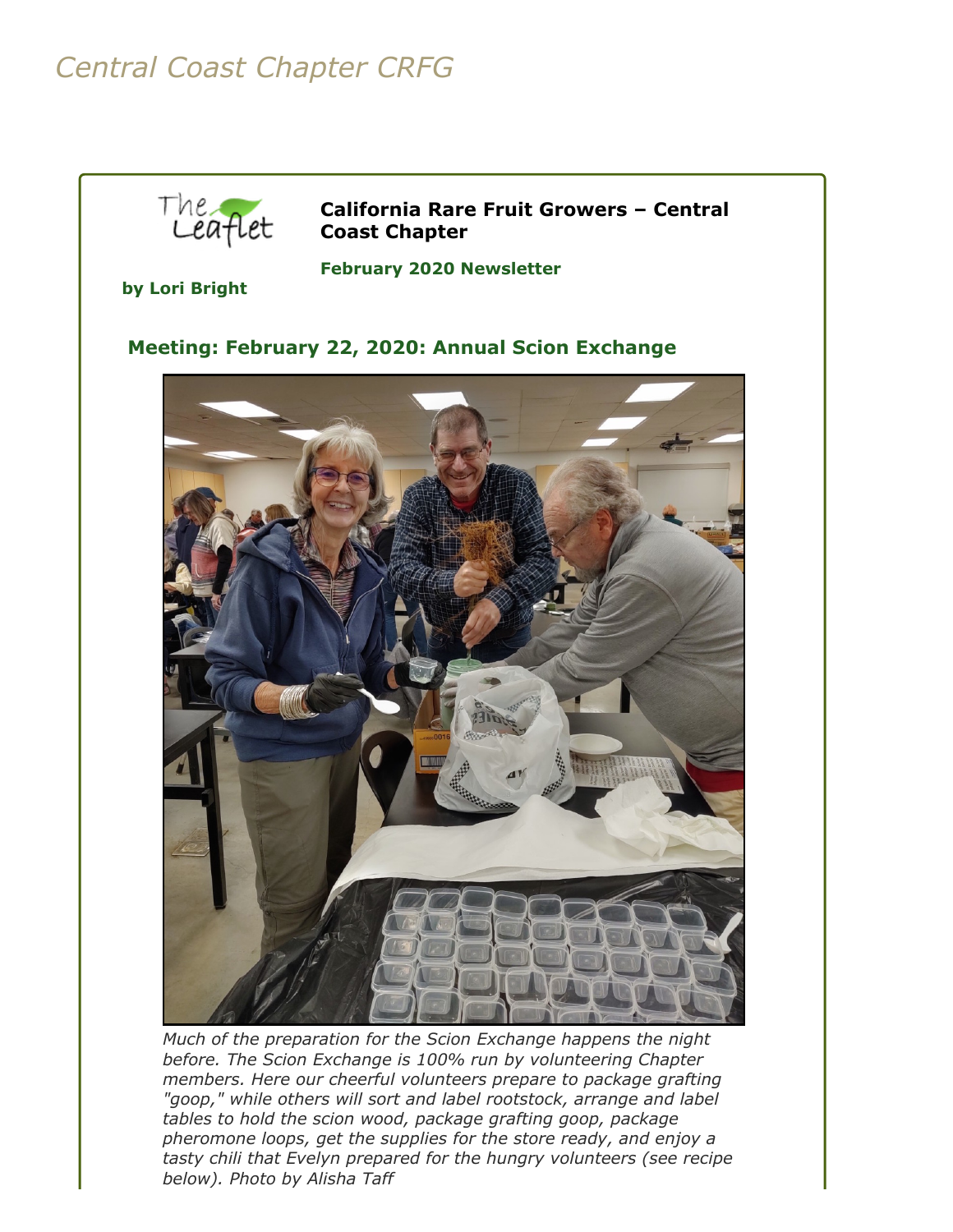#### **Upcoming Events:**

Due to Rain our Grafting at the Orchard on March 7th has been postponed. I'm sure Dara and Manny will keep us posted.

March 14th we will have our monthly meeting at the Seven Sisters Garden at 2156 Sierra Way, SLO. This will be our Annual Propagation Meeting. Don't miss it!

#### **So, onto the Fabulous Scion Exchange:**

Whew, did you have as much fun as I did? That was like a fast rolling roller-coaster ride. From the evening of the 21 st til the last rootstock sold on the afternoon of the 22nd we were amovin and a-shaken!



*Roxy had a great idea to sell "Scion Kits" for those who come to the Scion Exchange unprepared. One dollar will get you a Ziploc bag, Sharpie, paper towel, and tape to label your scions. Photo by Alisha Taff*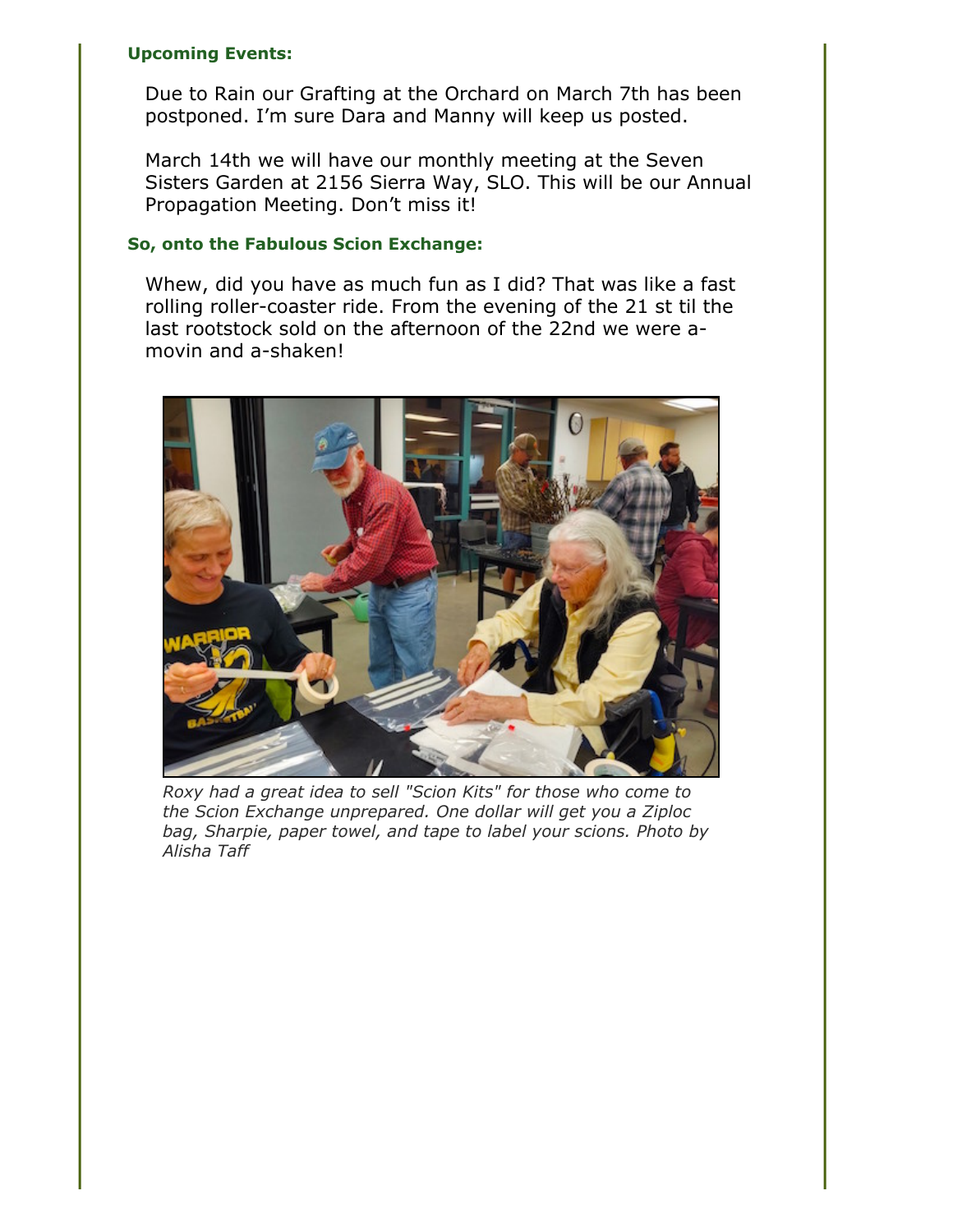

*Packaging up pheromone loops for sale at the Scion Exchange store. Gloves are a must! Photo by Alisha Taff*

What a well-oiled machine we were. Our Fearless Leaders, (Alisha, Tucker, Carol, Robert, Joe, Nell, Roxie….) were organized and well-prepared. If I might say so, I think we get better every year. Now, I'm not sure we had quite as many people at our event as we had last year, but those that came were super enthusiastic and bought us out of most of our goods. Joe suggested that we get our hands on some Avocado rootstock for next year. Great Idea!

Per Nell:

"We did it - another successful Scion Exchange under our belts. We canned, bagged and sold rootstocks to dozens of people (had 89 sales receipts) and helped them understand the fun world of grafting.

"We had an interesting mix of 'newbies' as well as seasoned grafters for customers. We had several orders of 10 or more rootstocks per individual.

"In spite of selling out of almost every rootstock, we brought in plenty of money for our scholarship program."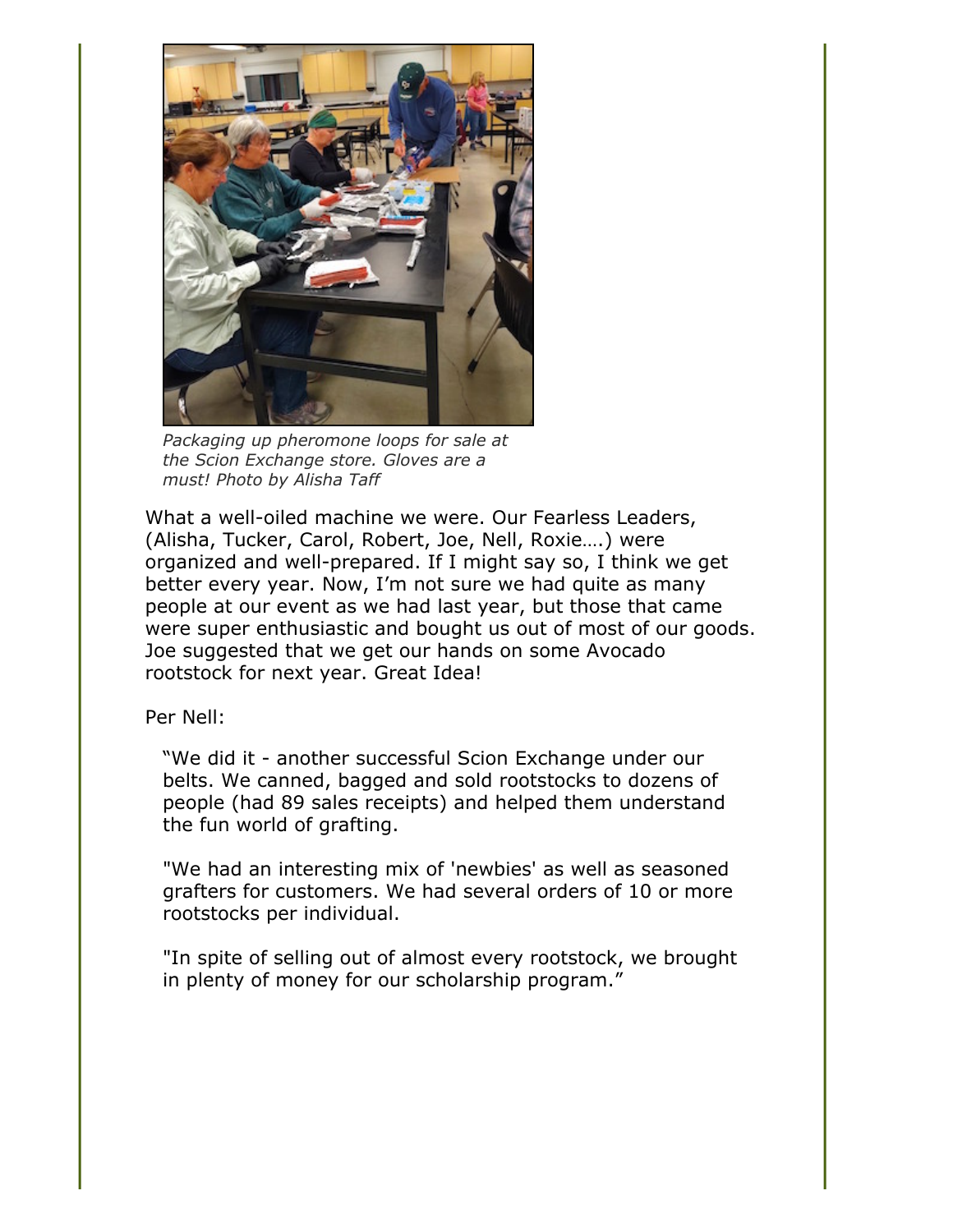

*Closely observed by his supervising chicken, Joe has put the birdnetting in his truck and is ready to load up all the rootstock to bring the Scion Exchange!*



*Christine and Art admire the new signs for teaching students how to graft apple trees during this year's High School grafting project. Photo by Alisha Taff*

So, techniques were taught, items were sold and happy gardeners absconded with tons of scion wood. I must have grabbed 70 scions myself and grafted like crazy. I could have slept in my orchard. Did you find some cool scions to add to your ensemble? Well for now we must rest on our laurels a bit and watch them bud out. So much FUN!